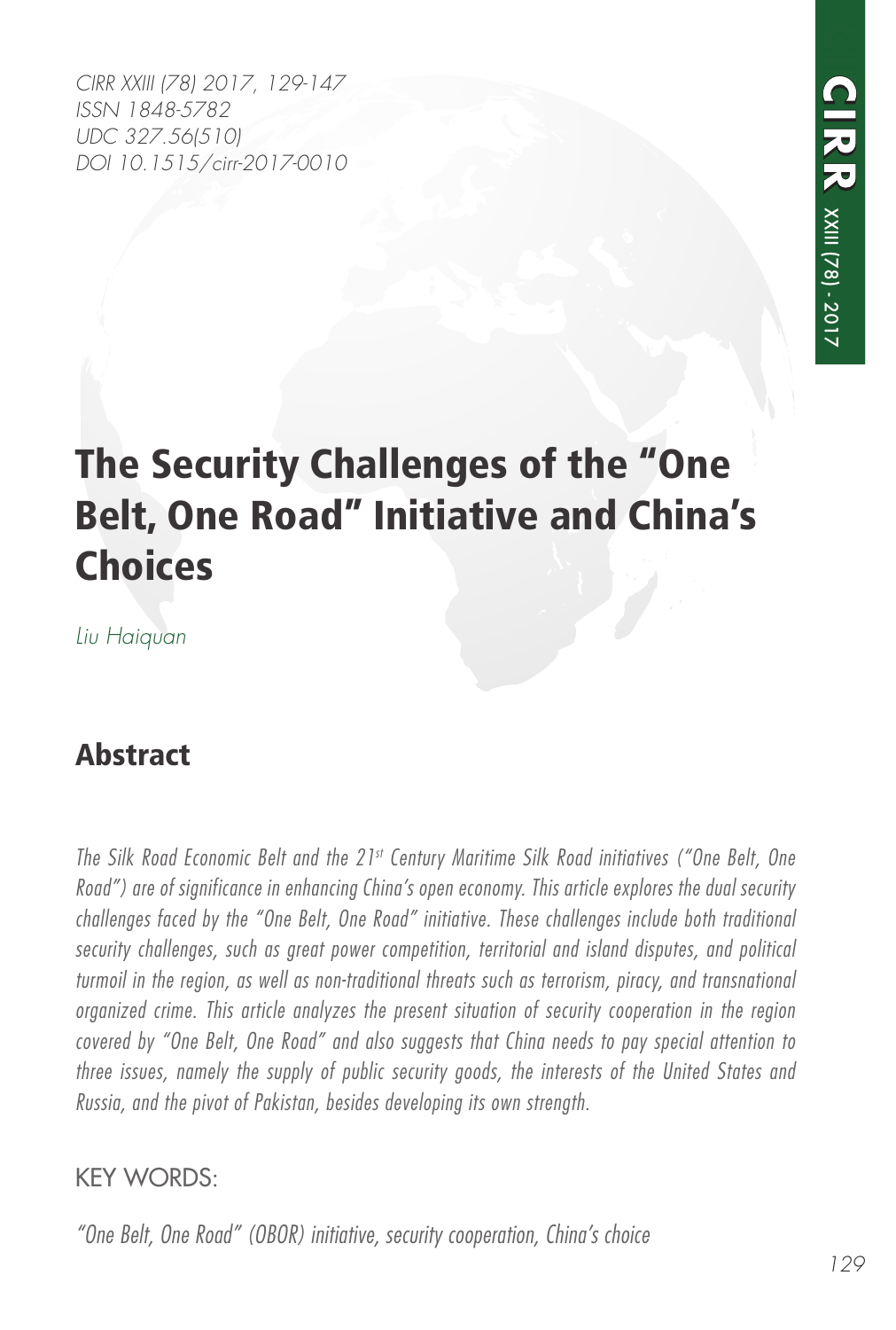# Introduction

During Chinese President Xi Jinping's visit to Kazakhstan and Indonesia in September and October of 2013, he proposed the initiative of building the Silk Road Economic Belt (hereafter referred to as "One Belt") and the 21<sup>st</sup> Century Maritime Silk Road (hereafter referred to as "One Road"), which links China with South-east and South Asia, Eurasia, Africa and Brazil through trade, investments, transport and energy infrastructure projects, tourism, education, culture and other areas of cooperation (Mitrovic 2016: 76). The "One Belt, One Road" (OBOR) initiative was included as the focus of the year's work in the Chinese "Government Work Report" in 2015. It is of great strategic significance for China to comprehensively improve its open economy level, and to explore deeply the current situation and challenges of its security cooperation, which is of great practical significance to ensure the realization of the strategic interests of OBOR.

### The status quo of OBOR regional security cooperation

As early as 2012, the idea to "promote all-round improvements to China's open economy" was put forward at the 18th National Congress of the Communist Party of China (CPC). At that congress, calls were put forward for coordinating bilateral, multilateral, regional and sub-regional cooperation, and promoting interconnection with neighboring countries. In 2013, the decision of the CPC Central Committee (CPCCC) on 'Some Major Issues Concerning Comprehensively Deepening the Reform', proposed that China should accelerate the construction of infrastructure connecting China with neighboring countries and regions, and work hard to build a Silk Road Economic Belt and a Maritime Silk Road, so as to form a new pattern of all-round economic opening. In 2015, the CPC Central Economic Work Conference proposed to "do a good job of OBOR initiative construction and implementation". OBOR involves three continents including Asia, Europe and Africa. In terms of the spatial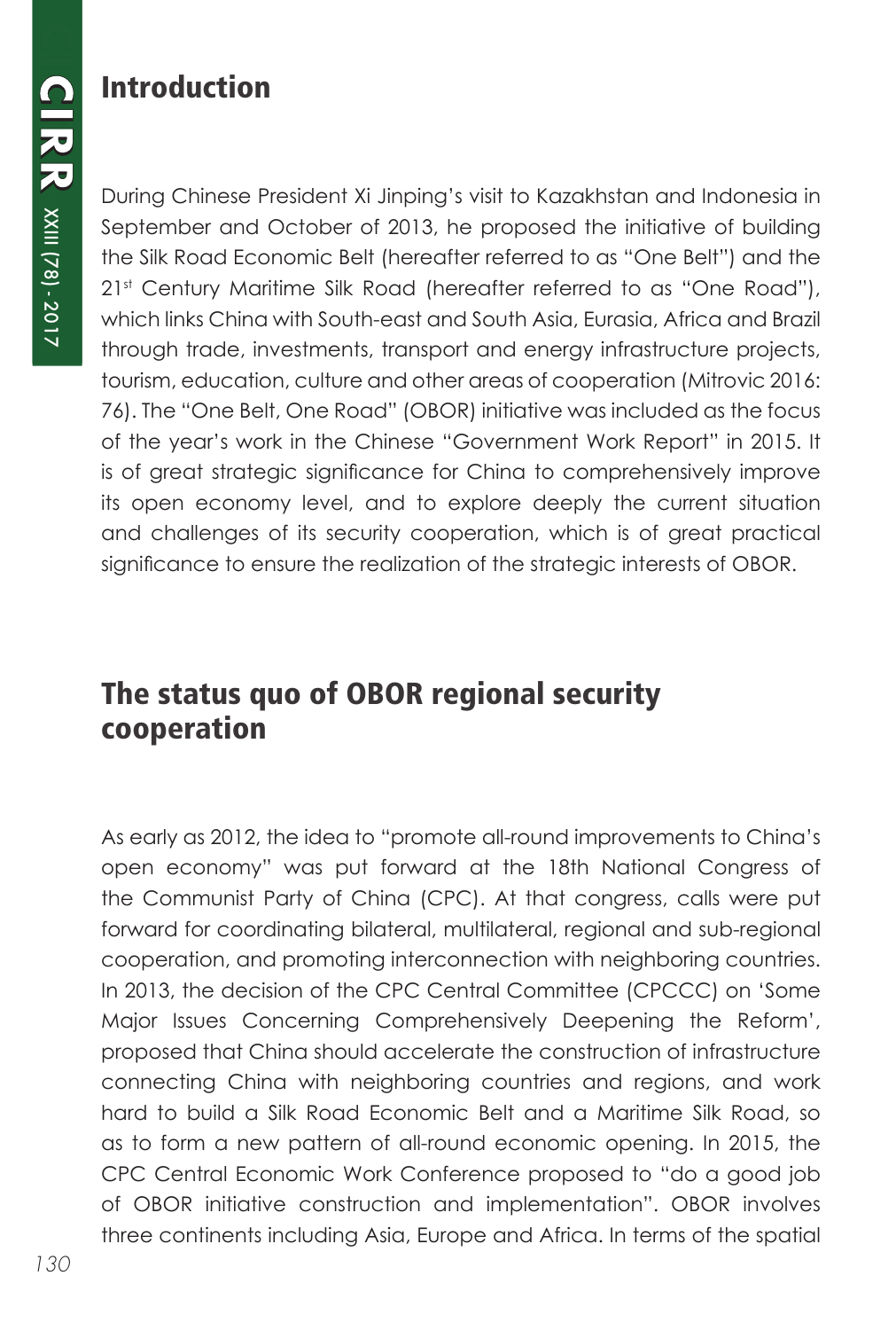scope, the "One Belt" area across the Eurasian continent can be divided into three parts: the core area, extension area and radiation area.<sup>1</sup> The "One Road" through Southeast Asia, South Asia, the Persian Gulf, the Red Sea and the Indian Ocean West Coast routes, can be divided into three sections: Southeast Asia routes, South Asia and the Persian Gulf routes, and Red Gulf and the Indian Ocean west coast routes.2 At present, OBOR regional security cooperation presents a multi-level cooperation pattern, including bilateral cooperation, multilateral cooperation and regional cooperation. The current situation of security cooperation discussed in this paper is limited to the various security mechanisms (organizations) formed by multilateral and trans-regional cooperation.

### "One Belt" regional security cooperation

### *Core area (Central Asia) security cooperation*

The Shanghai Cooperation Organization (SCO), established in 2001 to resolve regional border disputes and create border military trust, has evolved over the past decade and more. The SCO now participates in the fight against terrorism, separatism and extremism at its core, combating drug smuggling, transnational organized crime and other trans-border criminal activity requiring security cooperation. In recent years, its cooperation in the fields of economy, trade, culture and other nontraditional security areas has been continuously expanded, especially in the economic field, which has enhanced the overall competitiveness of the region through regional cooperation. In addition, the "Collective Security Treaty Organization" (CSTO), signed by Russia and Central Asian countries<sup>3</sup> in 1992, was a security cooperation mechanism and military alliance in Central Asia. But with the influence of the United States in the 21<sup>st</sup> century extended to Central Asia, this mechanism is increasingly related to security-oriented cooperation.

<sup>1</sup> The core area includes China, Russia and five Central Asian countries; the extension area includes India, Pakistan, Iran, Afghanistan, Mongolia, Belarus, Armenia, Ukraine and Moldova; the radiation area includes Western Asia, the European Union, and can be connected to Japan, South Korea and other East Asian countries.

<sup>2</sup> The Southeast Asia routes includes China and ASEAN as a whole; the South Asia and the Persian Gulf routes includes Bangladesh, Sri Lanka, India, Pakistan, Iran, Iraq, Kuwait, Saudi Arabia, Qatar, Bahrain, the United Arab Emirates and Oman; the Red Gulf and the Indian Ocean west coast routes includes Yemen, Egypt, Sudan, Eritrea, Djibouti, Somalia, Kenya, Tanzania and Mozambique.

<sup>3</sup> The countries include Kazakhstan, Tajikistan, Kyrgyzstan and Uzbekistan.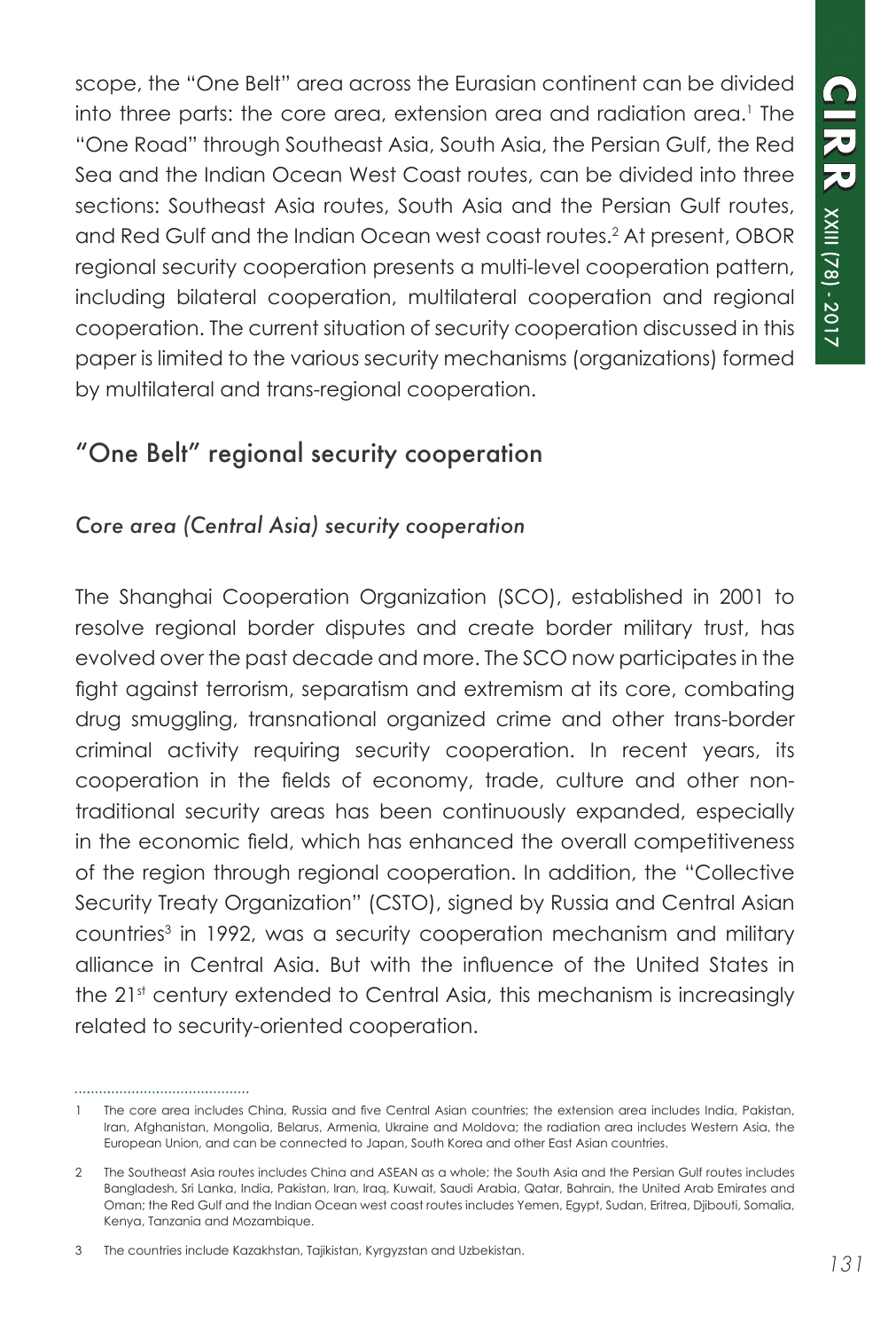#### *Expansion area security cooperation*

This area mainly includes two sub-regions in South Asia and Eastern Europe.4 After the Cold War, the South Asian countries gradually abandoned the idea of seeking security alone5 and embarked on a regional security-oriented cooperative path. Through friendly exchanges, the countries in the area initially formed a regional security environment of peace and mutual trust. The South Asian Association for Regional Cooperation (SAARC) proposed strengthening intraregional security cooperation to combat terrorism and piracy at its 17<sup>th</sup> Summit in 2011.

Security cooperation in the Eastern European region is based on the Commonwealth of Independent States (CIS) security system, focused on the relationship with Russia, without a complex network interaction model. With a strong security dependence on Russia, Belarus and Armenia have built an exclusive military-political alliance with Russia through the CSTO. But there are large conflicts of interests in the region, specifically between Russia and Ukraine and Moldova. Therefore, these countries had such a strong tendency of de-Russianization that they did not join the collective security system, and established the "Guam Group".6

#### *Radiation zone (Europe) security cooperation*

The long-standing historical interaction between European security actors and security threats has resulted in the formation of three major regional organizations for European security cooperation. The North Atlantic Treaty Organization (NATO), which responds to changes in the security environment in Europe, proposed a new strategic concept in 1991, 1999 and 2010 successively, and has played an important role in intervening, resolving and participating in the process of European security governance. The European Union (EU) has built up its security and defense capabilities through more than half a century of unremitting efforts, and is playing a growing role in resolving regional conflicts. The Organization for Security and Cooperation in Europe (OSCE) seeks to prevent and resolve conflicts and to restore the damage caused by war.

<sup>4</sup> Here Eastern Europe is the region of the former Soviet republics, including Belarus, Armenia, Ukraine and Moldova.

<sup>5</sup> These modes include the nonalignment mode represented by India, the alliance mode represented by Pakistan and the "protectorate" model represented by Nepal.

<sup>6</sup> The "Guam Group" is an informal regional coalition formed in 1997 by Georgia, Ukraine, Azerbaijan and Moldova. Uzbekistan joined in 1998 and withdrew from the organization in 2005. The organization was renamed the Community of Ethnic Communities at the Kiev Summit in May 2006.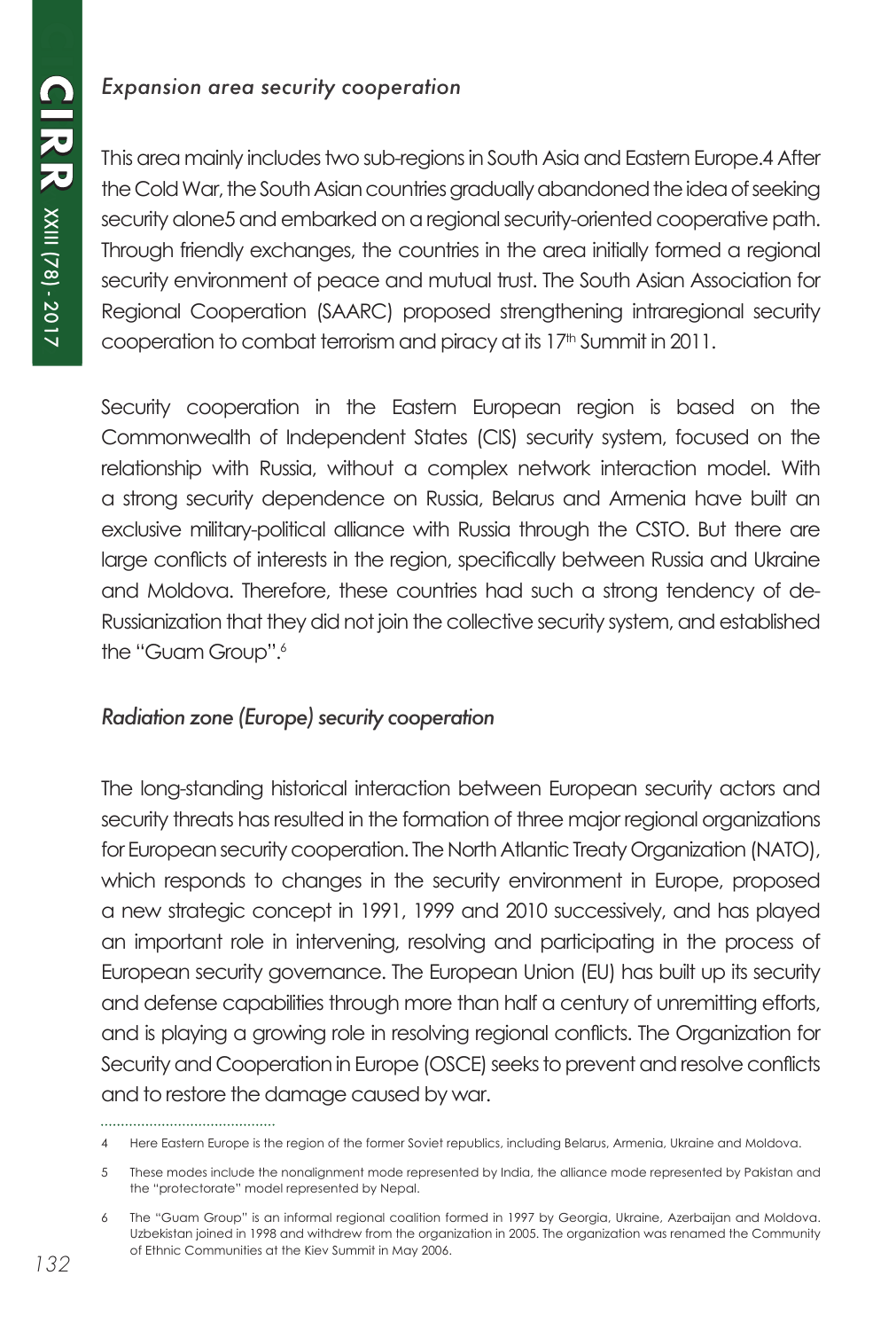### "One Road" regional security cooperation

### *Regional security cooperation in the Southeast Asian route*

In order to make up for the weakness of each country in the Association of Southeast Asian Nations (ASEAN), the organization tried to establish ASEAN-dominated security and non-traditional security cooperation. This cooperation came in a context of drastic change in the security situation in South-East Asia, the weakening of ideology, and the gradual emergence of specific peripheral security issues after the Cold War. The various forms of security mechanisms in Southeast Asia include the ASEAN Regional Forum (ARF); the Council for Security Cooperation in the Asian Pacific (CSCAP) and others, which enhance their status and influence in regional security affairs. In the new century, ASEAN has actively consolidated and expanded security cooperation, built a security community, strengthened cooperation in crossborder crimes such as anti-terrorism and combating drugs, and at the same time promoted the establishment of a mechanism for the meeting of defense ministers to address the shortcomings of the ARF in building a regional security order. In addition, it is an important feature of security cooperation in the region that the security cooperation mechanism dominated by Western powers will become the leader of regional security cooperation.

#### *Regional security cooperation in the South Asia and Persian Gulf route*

Security cooperation in the South Asian region has already been discussed, and will not be repeated here. The security cooperation between the Middle East and the Persian Gulf mainly focuses on the six countries' security communities.7 The six countries of the Gulf have given priority to military cooperation and defense cooperation since the establishment of the Gulf Cooperation Council (GCC). At the end of the 20<sup>th</sup> century, on the one hand these countries sought to form an alliance with the West to achieve self-protection during the Gulf crisis and war, and on the other hand, they continued to strengthen security cooperation amongst themselves to remedy their shortcomings after the war. In the 2<sup>1st</sup> century, these countries continued to increase their security identity and strengthened their communication and collaboration in the face of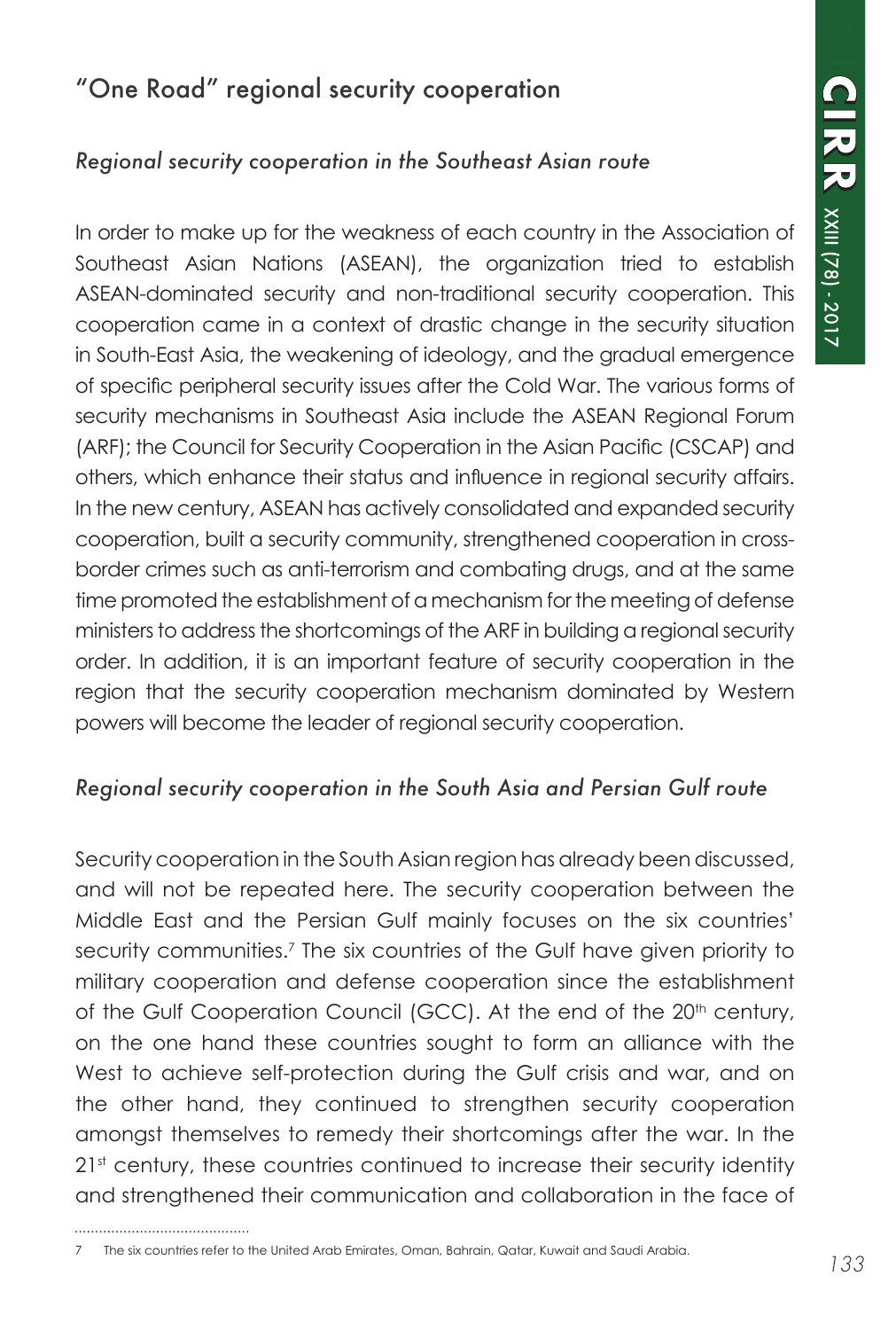the situation in Iraq, the Iranian nuclear issue and other complex areas of pressure. This security cooperation has been able to play a certain role in maintaining stability.

#### *Regional security cooperation in the Indian Ocean West Coast routes*

Security cooperation in this region focuses primarily on piracy off Africa's east coast. The pirate threat extends from the Red Sea and the Gulf of Aden to Kenya, Tanzania, the Seychelles, Madagascar and Mozambique. Piracy is especially a threat in the Gulf of Aden which is one of the busiest waters in the world and where at least 20,000 ships carry 12% of the world's oil every year (Chalk 2010: 96). In response to the threat of piracy, the Indian Ocean West Coast countries and the international community have launched active cooperation through the formation of a multi-level anti-piracy system. The United Nations Security Council (UNSC) has adopted resolutions 1816, 1838, 1846, 1851 and 1897 to combat piracy. Under the authorization of these resolutions, the international community, including China, has implemented multinational naval escort missions. With the concerted efforts of all parties, this anti-piracy work has achieved remarkable results.

# OBOR initiative of the dual security challenges

In this vast territory, the OBOR initiative not only deepens regional economic cooperation, but also faces a huge security risk. This paper divides that risk into traditional security and non-traditional security.

### Traditional security challenges

### *Great power geopolitical games*

In recent years, the world's great powers in the area of the OBOR have put forward their own regional initiatives, seeking to enhance their regional influence.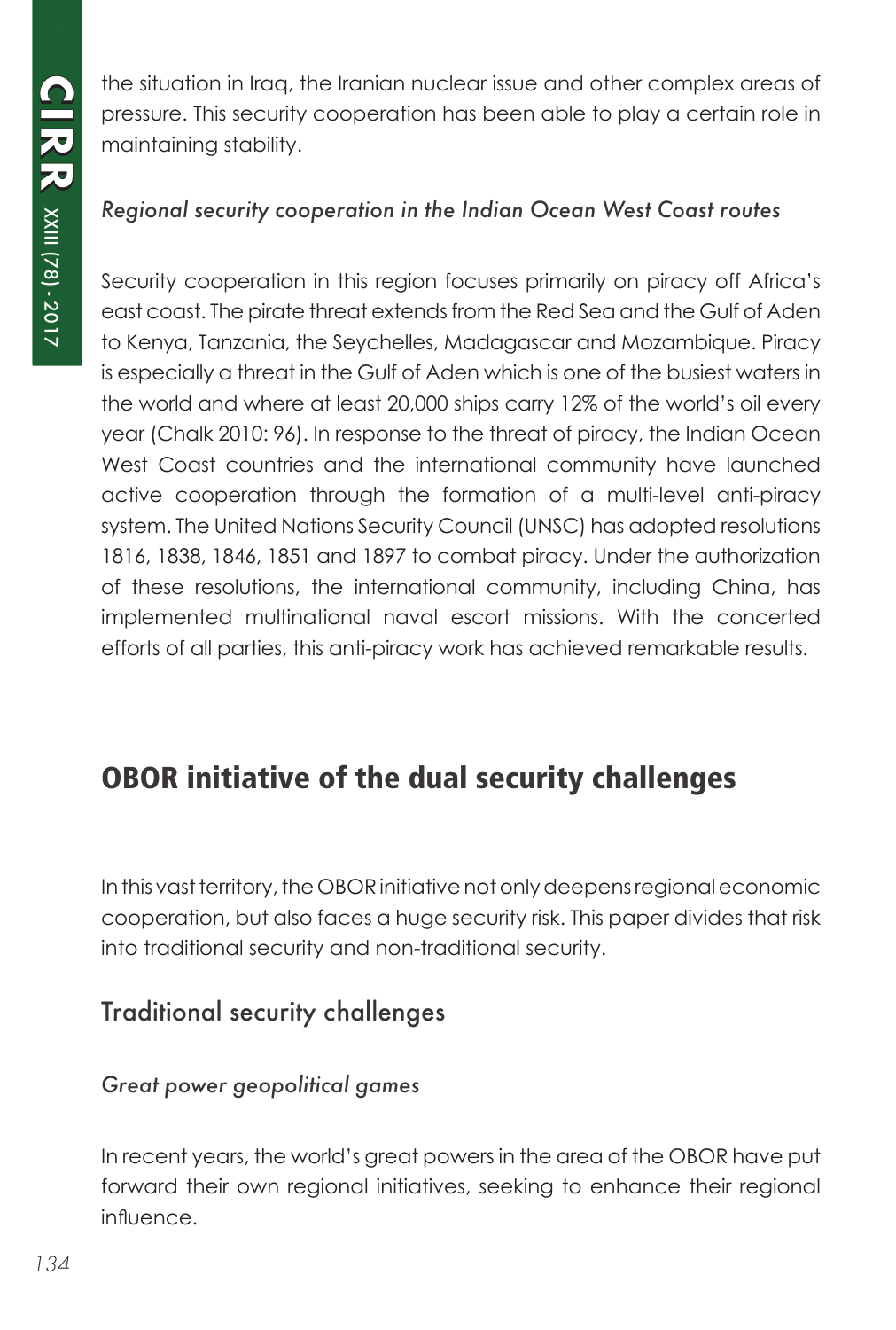Based on "The New Silk Road: Transport and Trade in Greater Central Asia", edited by scholar Frederick Starr in 2007, Secretary of State Hillary Clinton, in July 2011 in Chennai, India, proposed the "Greater Central Asia" idea and "new Silk Road" concept. Clinton (2011) advocated for the establishment of a link between South Asia, Central Asia and West Asia, and a transport and economic development network. She further described the "new Silk Road" program to the international community at the UN General Assembly meeting in September. The program proposed that Afghanistan's neighboring countries should make investments to maintain the leading position of the United States in Eurasian hinterland development. China's influence has been weakened in the region, which has influenced economic cooperation between Central Asian countries and China, thus leading to the reduction of cohesion of the SCO. The United States has also continued to promote the "Asia-Pacific rebalancing" initiative by: actively creating the Indo-Pacific<sup>8</sup> concept; extending the Asia-Pacific borders to the Indian subcontinent; continuously strengthening the Asia-Pacific military force; using the territorial disputes surrounding China's maritime territories to vigorously support its allies in that and related disputes; and finally by implementing the offshore initiative of balancing China with its neighbors.

In 2009, the EU proposed the "New Silk Road Plan" to strengthen links with Central Asia and neighboring countries in energy, commerce, personnel and information, through the construction of the "Nabucca Natural Gas Pipeline". The EU has actively invested to ensure its own energy supply security at the same time as enhancing its influence in Central Asia. In addition, the EU is concerned about the worsening of regional disputes and demands that all parties settle their disputes through dialogue and cooperation within a multilateral framework. The involvement of the EU, on the one hand, is conducive to balancing the influence of the United States and Russia in Central Asia. On the other hand, the situation in Central Asia is becoming more complicated and therefore not conducive to regional cooperation promoted by China's "Silk Road Economic Belt".

In 2002, Russia, India and Iran co-sponsored the "North-South Corridor Project", proposing that Europe's international transport corridors run

<sup>8</sup> This concept was first proposed in 2010 by US Secretary of State Hillary Clinton in Hawaii (U.S. Department of State

<sup>2010).</sup>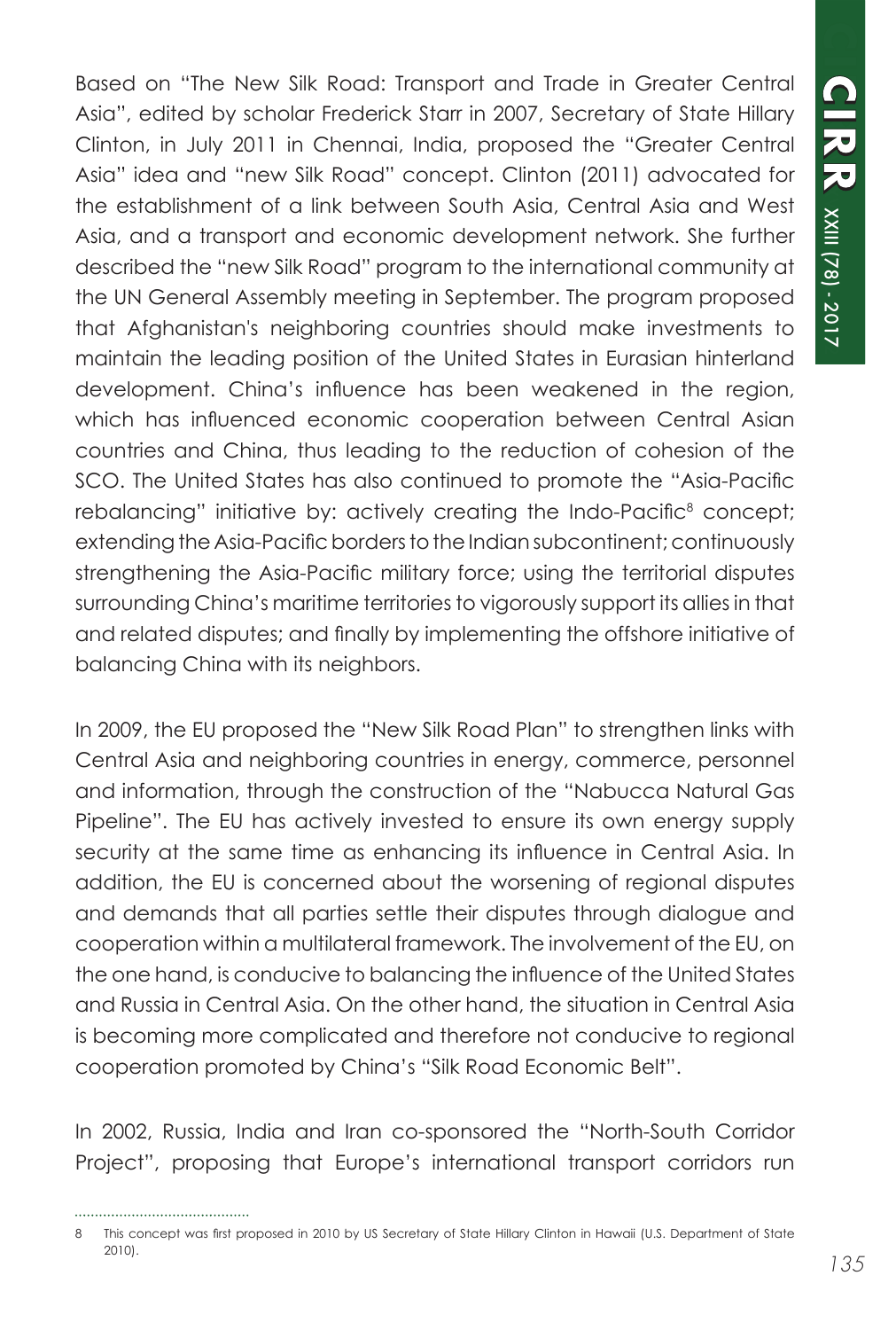through India, Iran, the Caucasus and Russia, to maintain their traditional regional influence. In recent years, Russia has proposed the initiative of the integration of Central Asia, namely the "Eurasian Union" vision, aiming at accelerating the process of economic integration of the CIS. After the Cold War, Russia has always regarded Central Asia as its traditional sphere of influence. Despite the support of the "Silk Road Economic Belt" program during the Sino-Russian summit meeting in May 2014, during the Conference on Interaction and Confidence-Building Measures in Asia (CICA), Russia was suspicious of China, which then influences all-round cooperation between China and Central Asian countries.

Japan put forward the "Eurasian diplomatic initiative" in the Cabinet of Ryutaro Hashimoto as early as 1997, and proposed the establishment of the "Central Asia + Japan" dialogue mechanism in 2004, followed by proposing the establishment of a "freedom and prosperity of arc" in 2006. Japan has enhanced its political and economic influence in this region by strengthening economic cooperation with the Central Asian countries while promoting economic development and the internationalization level of these countries. At the same time, Japan has made use of the rich oil and gas resources in the region to ensure the security of its energy supply. In October 2013, Abe's cabinet intensified its concern with Asia and Europe, pointing out that Tokyo is the starting point for the new Asia-Europe Silk Road, and a geopolitical trader. Japan is also actively developing Pacific and Indian Ocean coastal countries to strengthen their military presence. These initiatives are intended to enhance a "line of defense" to contain China.

India, Iran and Afghanistan promote the South Asian "Southern Silk Road" construction project together, trying to link the "Maritime Silk Road" and "Land Silk Road" together. India, based on its geographical advantages, is seeking to dominate the Indian Ocean and has guarded against the existence of external forces in the Indian Ocean. In particular, the Chinese so-called "string pearl initiative" is viewed by India as a strategic siege. Raja Mohan doubts whether India will allow China's maritime Silk Road to be implemented through the Indian Ocean because geopolitical and security factors are too strong (Mohan 2014). This has a negative impact on China's cooperation with countries in South Asia. In particular, India's strong marine initiative is bound to affect China's energy channel security.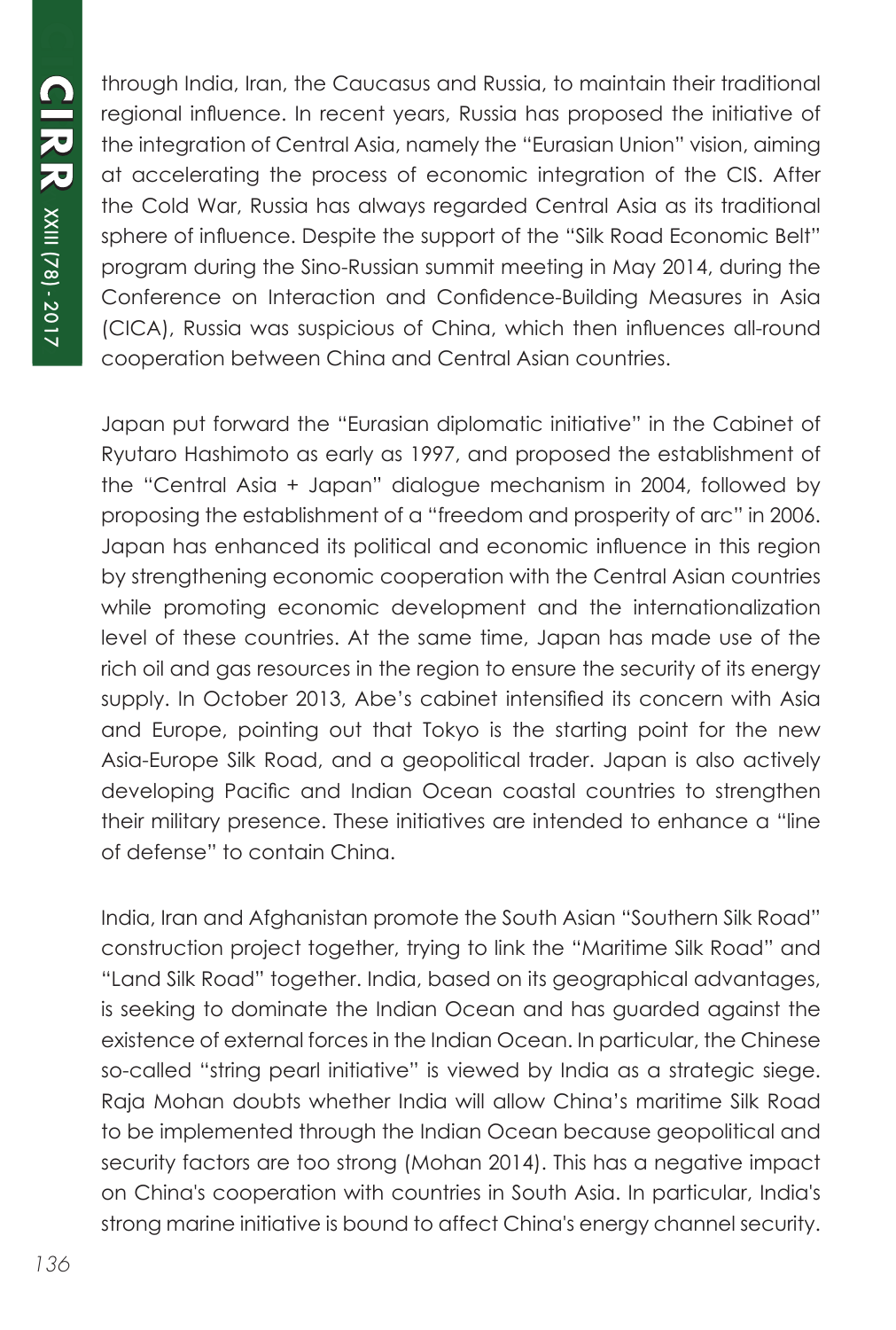In addition, India actively pursued the "Eastward" initiative, is involved in the South China Sea issue in economic, political and military competition with China, and enhanced the influence of Asia-Pacific affairs radiation, thus increasing China's strategic pressure in the direction of Southeast Asia.

#### *Territorial and island disputes*

For historical reasons, there are various territorial and island disputes in the OBOR area and the results of dispute settlement directly affect the security guarantee of the implementation of the initiative. The current disputes include:

On the ocean, disputes include: the "South China Sea dispute" between China and some Southeast Asian countries; "China National Offshore Oil Corporation (CNOOC) 981" drilling rig caused the so-called Sino-Vietnamese "Paracel islands sovereignty" dispute in May 2014; China, the Philippines and Vietnam intensified the "Spratly islands sovereignty" dispute; there exist disputes over the Diaoyu islands and an exclusive economic zone in the East China Sea between China and Japan. The essence of these maritime disputes is the dispute between the leaders of regional order and their followers, and the rise of China. In the short term, China cannot find a solution acceptable to most of the disputing parties to ease the tense situation. This will not help deepen the all-round cooperation between China and ASEAN, thus affecting China's overall right to formulate a new round of trade rules.

On land, after World War II the Kashmir dispute between India and Pakistan, the Sino-Indian border dispute and the Palestinian-Israeli territorial dispute have still not been resolved. After the Cold War, with the disintegration of the Soviet Union, in the "One Belt" area a number of sovereign states have emerged. Border demarcation between these countries has not been completed. Tajikistan's enclave, Vorukh, lies in Kyrgyz territory. The border between the two countries is 911 kilometers long, with only 567 kilometers delineated and more than 70 disputed areas. On 11 January 2014, the two countries entered an armed conflict in the border area. Between Tajikistan and Uzbekistan, twenty percent of the border is not defined. Between Kyrgyzstan and Uzbekistan, the Fergana border is also not clearly defined. Kyrgyzstan has in Uzbekistan an enclave village of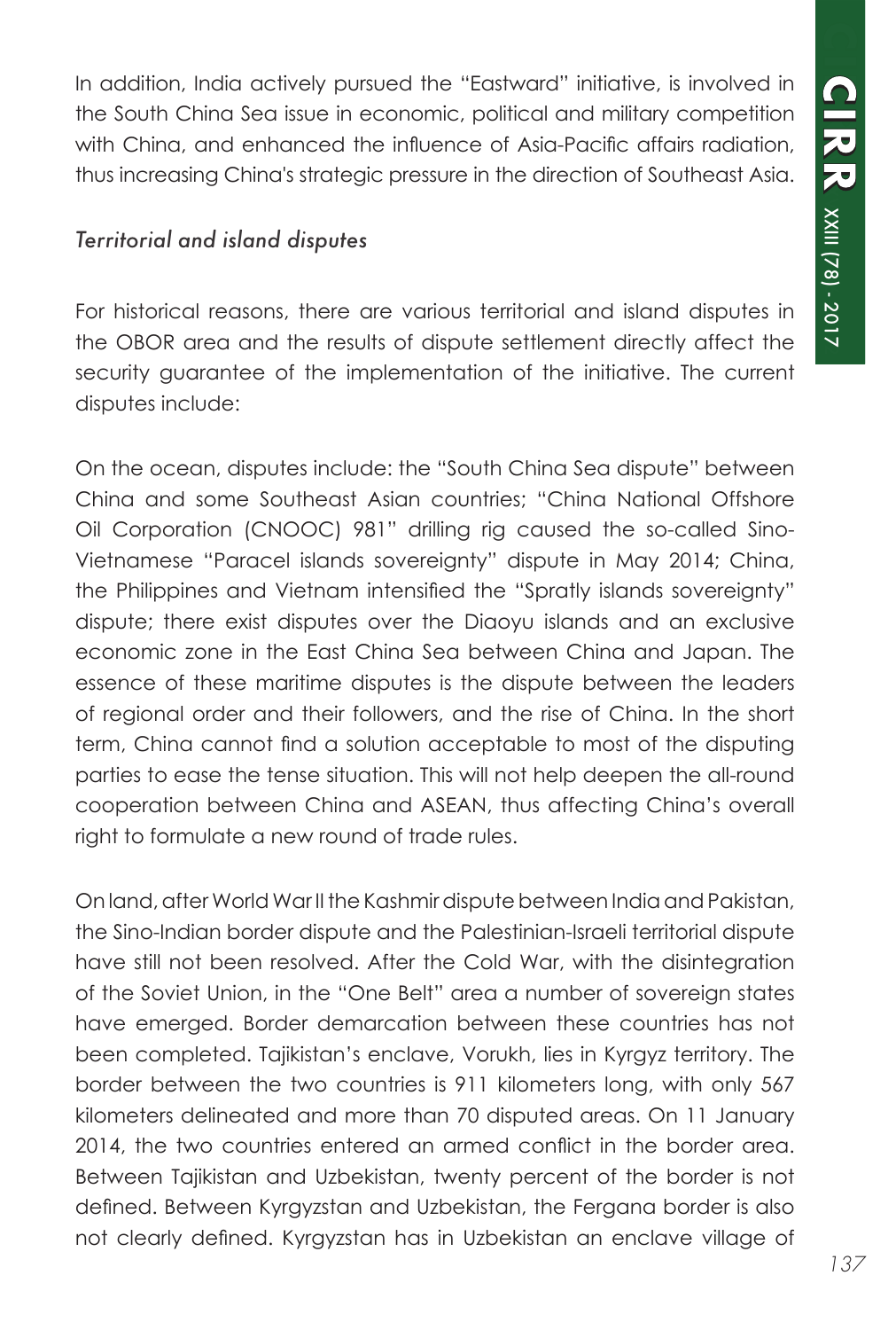Barak, while Uzbekistan has the enclaves of Sokh and Shakhimardan in Kyrgyzstan. These enclaves have clashed with local residents. In addition, the three countries are not compromising on the sharing of water resources. These border territories, enclave disputes and water disputes have become an important factor in the worsening situation in the region. The disputes in Central Asia directly negatively affect the SCO's future of political mutual trust, security and economic cooperation, and is not conducive to maintaining the stability of the western region of China.

### *Regional political turmoil in individual countries*

Most of the countries in the OBOR area are developing countries which are affected by complicated factors such as social class contradictions and ethnic and religious problems. These countries generally practice party politics. However, due to the struggle for government, the political situation in some countries is vulnerable and uncertain. Integration of national interests and recognition of a common sense of belonging is more difficult, which leads to continuous lack of formulating important internal and foreign policy. For example, political developments in Kyrgyzstan and Tajikistan have been through ups and downs. In particular, Kyrgyzstan's North-South contradictions are still sharp and seasonal protests are becoming normalized. Kyrgyzstan announced that it will actively participate in the construction of the "One Belt", while in December 2013 it announced its withdrawal from the construction of the China-Kyrgyzstan-Uzbekistan Railway, which increases the difficulty of project coordination. In addition, Somalia along the Indian Ocean, Yemen, Iran, and Pakistan are increasingly becoming potentially dangerous countries or regions. As the OBOR initiative to promote China's future is bound to increase investment in the region, increase imports, frequent personnel exchanges, these countries will increase the economic cost of investment and reduce cooperation efficiency, and thus affect China's overseas interests.

### Non-traditional security challenges

### *The terrorism threat*

The destructive activities of the "three forces" (terrorist forces, religious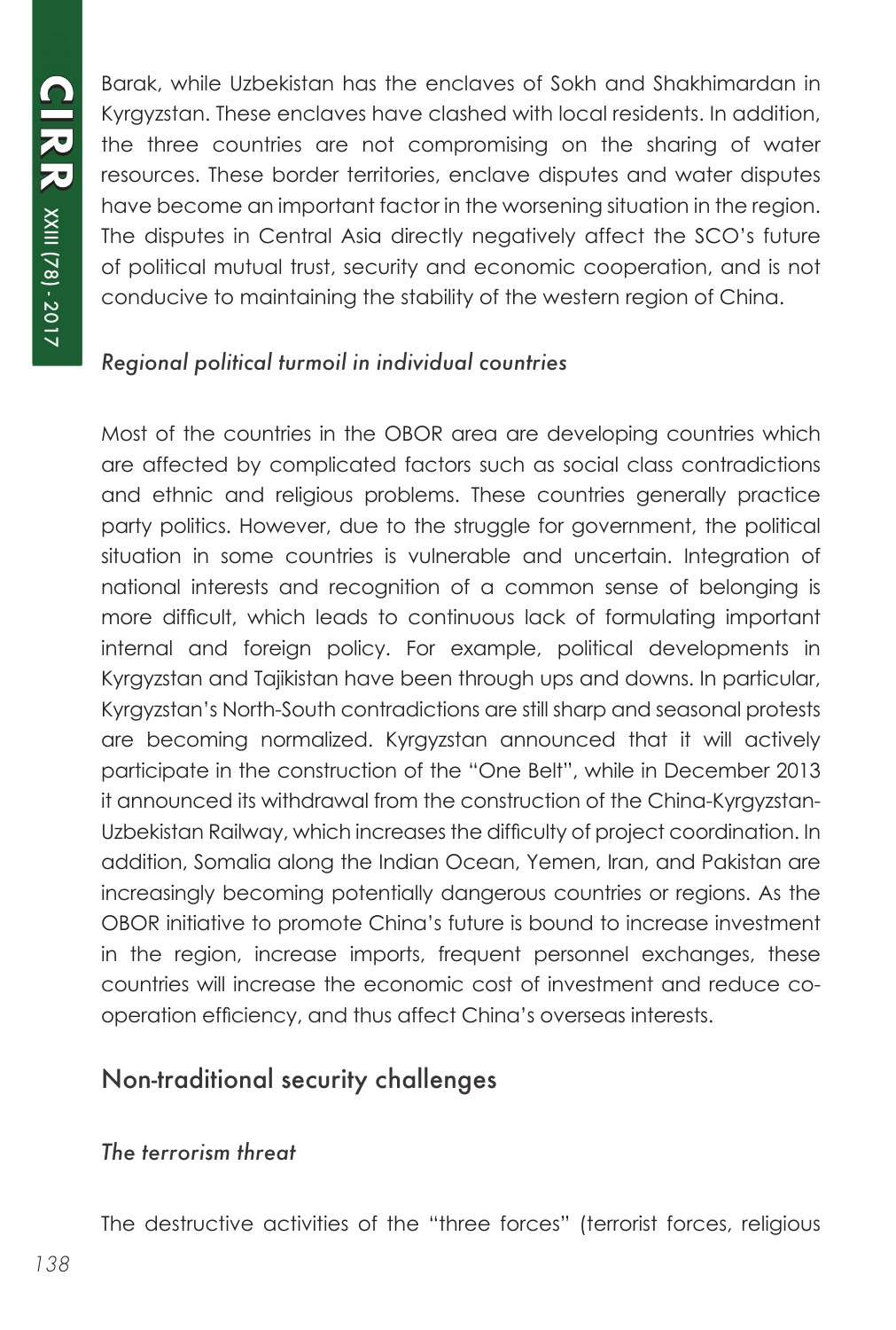extremists, and national separatist forces), which are the core of terrorism, are an important factor threatening the implementation of the OBOR initiative, increasingly becoming the largest non-traditional security threat in the region. Despite the differences between extremist organizations' political aims, organizational forms, personnel composition and activities, their common feature is that they oppose secular regimes and advocate the establishment of an Islamic state with political and religious unity. As a result of changes in the international anti-terrorism situation, and changes in the regional security situation, extremist organizations in the region are characterized by a cross-cutting of personnel, guiding ideology, decentralization, fragmentation, and other links with international terrorist organizations. The United States withdrawal of troops from Afghanistan in 2014 is likely to lead to an escalation of the conflict within that territory, resulting in Islamic extremism and terrorism which may "overflow", affecting regional stability. In addition, in recent years East Turkistan Islamic Movement (ETIM) terrorist forces, linked to each other at home and abroad against Chinese targets, from time to time to carry out attacks which are a threat to Chinese people's personal and property safety.

#### *Sea channel safety*

Maintaining secure access is an important consideration in the implementation of the OBOR initiative, which will make sure the sea channel stays open rather than cut off. Ninety percent of global commercial trade and sixty-five percent of the world's total oil volume go through ocean shipping, with the Indian Ocean providing half of the world's container shipments and seventy percent of the transportation of petroleum products from the Middle East to the Pacific. The Indian Ocean routes are strategically important for global trade such as the Strait of Mendoza, the Strait of Hormuz and the Strait of Malacca, with forty percent of the world's trade flowing through the Strait of Malacca and forty percent of crude oil trade flowing through Hormuz Strait (Kaplan 2009: 19-20). Most of China's ocean-going oil trade is concentrated in the Straits of Malacca, the Indian Ocean to the Middle East and North Africa. If oil is the blood of the industry, then the channel connecting the Indian Ocean from the Middle East, and through the Malacca Straits channel, has actually become the lifeline of China's economic growth. Therefore, it is very important to maintain the secure passage of the Malacca Strait,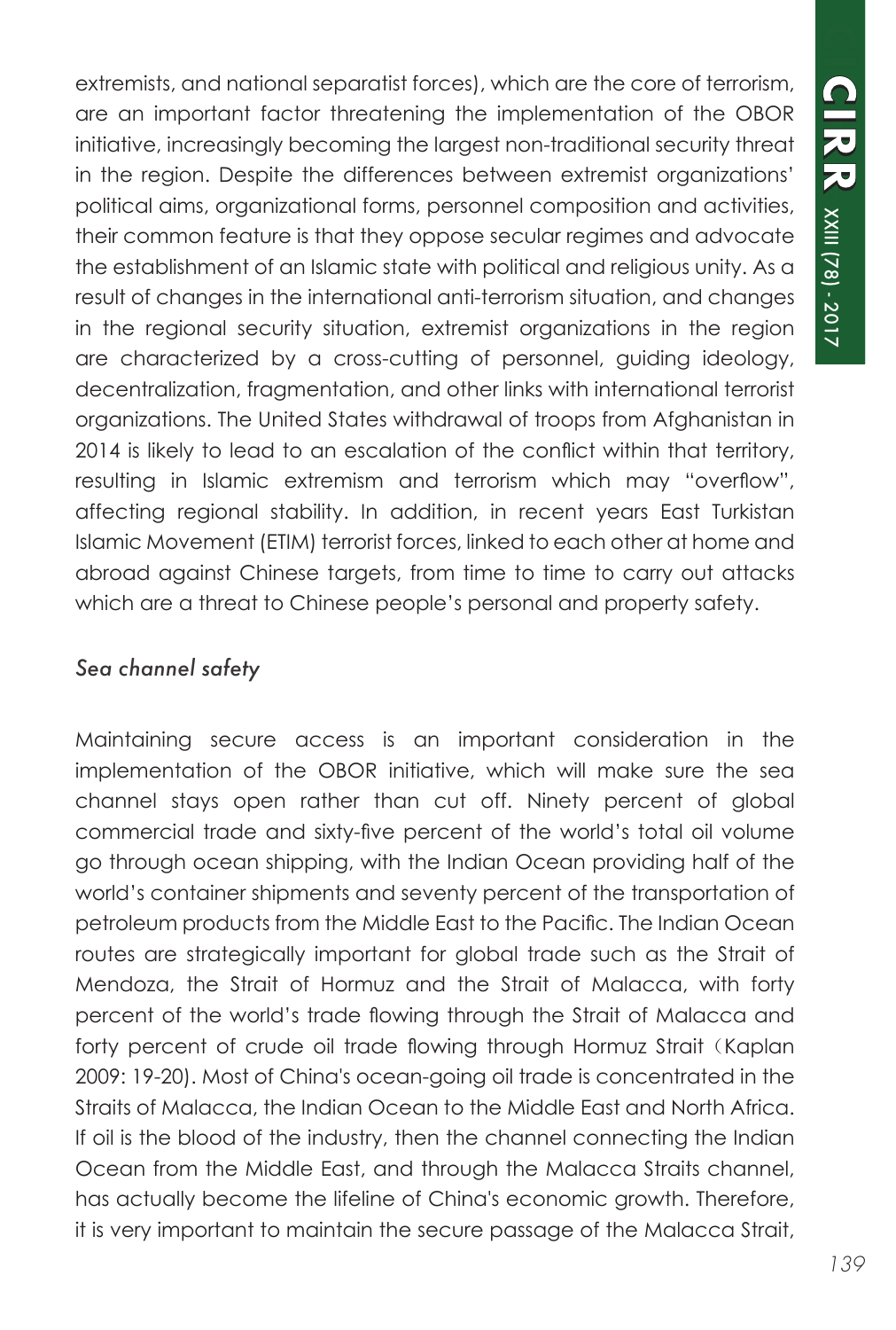the Strait of Hormuz and the Mande Strait on the "One Road". Regarding the Malacca Strait, the challenge mainly comes from the United States, which also tries to control the Strait. The Strait of Hormuz is beset by a deteriorating security situation within the region, while the Mande Strait is challenged mainly from the pirate threat. According to the Global Piracy Report of the International Maritime Bureau (IMB), in 2013 piracy off the coast of Somalia declined significantly; it has fallen from 237 events in 2011 to 15 in 2013 (ICC 2014). However, the threat of attacks still exists, especially off the Somali coast and the Gulf of Aden.

#### *Regional economic integration pressure*

The purpose of China's OBOR initiative is to establish closer economic and trade ties with Southeast Asia, Central Asia, the Middle East and Europe, to further develop mutual cooperation and a broader space for development, to promote regional development and prosperity through technology and investment, and to promote China's economic upgrading and rebalancing. The United States has proposed to construct the Trans-Pacific Partnership Agreement (TTP) to hinder the process of regional integration in East Asia and to divide the ASEAN-led Regional Comprehensive Economic Partnership (RCEP), which has gradually formed in the Asia-Pacific region. At the same time, Europe and the United States work hard to build the Transatlantic Trade and Investment Partnership agreement (TTIP), advocate more liberal international economic and trade rules, and hinder the process of economic and trade cooperation between Asia and Europe. TTP and TTIP build on the interests of the West's own network, thus blocking the strategic objectives of OBOR.

#### *Transnational organized crime*

China has been promoting economic and trade relations among countries in the OBOR initiative. At the same time, transnational organized crime, one of the "three major world catastrophes" according to the United Nations General Assembly, has become increasingly rampant and has seriously affected the economic development and social stability of all countries involved. Current types of transnational organized crime include: a) drug smuggling, specifically the spread of opium production in Afghanistan to the world. The "drug economy" and religious extremism in Central Asia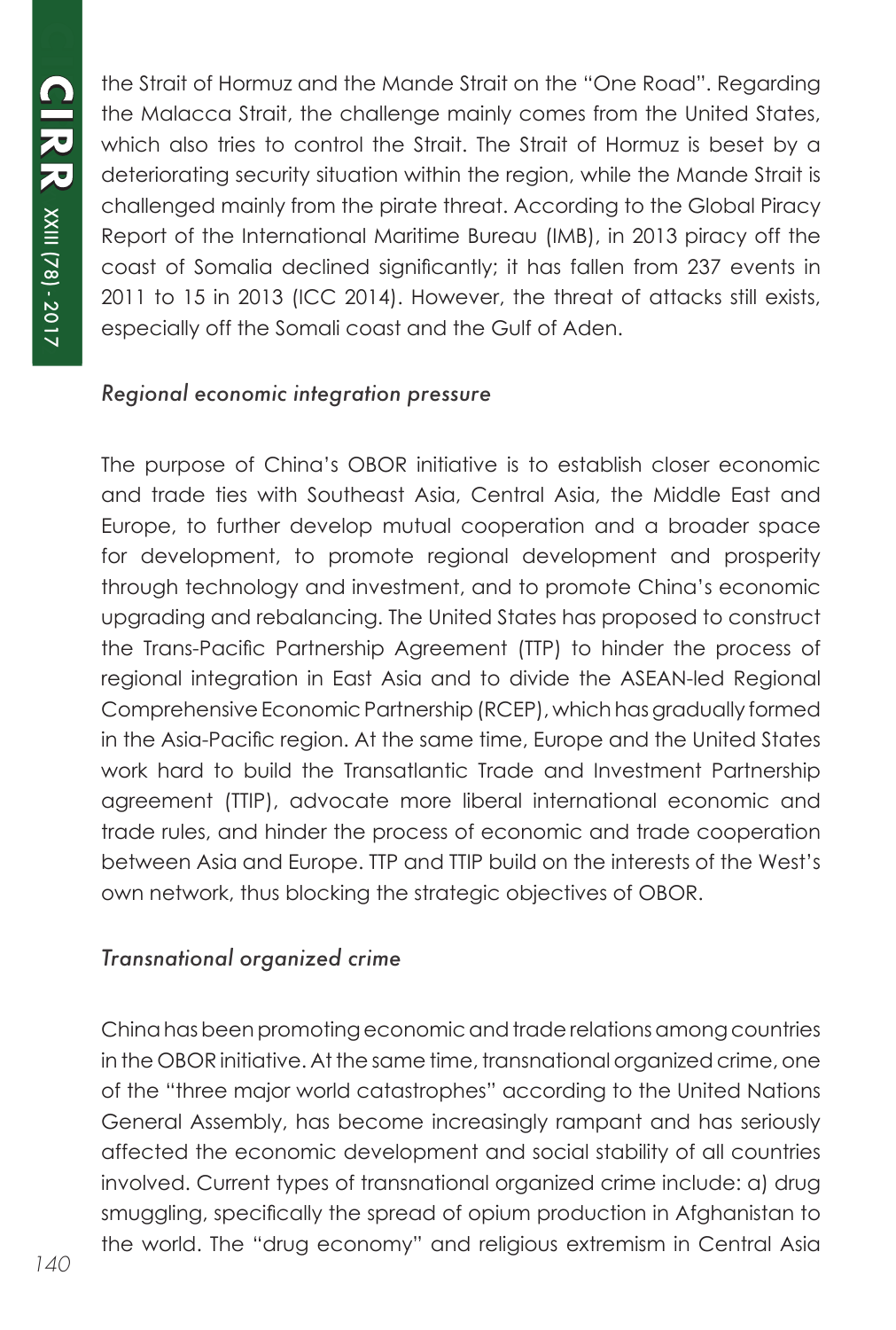combined, impact on China's western security; b) illegal immigrant crime, China's labor export and overseas employment at the same time, resulting in a variety of crime with foreign labor service; c) transnational economic crime, such as money laundering and telecommunications fraud.

# China's choices regarding OBOR security issues

Through the implementation of the OBOR initiative, China can form a new pattern of opening up in all directions along its coast, inland and border areas. Such openings will also raise the level of economic development and economic share in China's western inland areas. It will ensure the safety of maritime transport and strengthen political mutual trust. In the future, in order to achieve "policy communication, transportation connection, trade facilitation, currency circulation, [and] community consensus", China must manage its security risks, China not only needs to strengthen its own power, but also needs to build on and pay attention to three points: 1) provision of safe public goods; 2) managing the interests of great powers; 3) Recognizing Pakistan's 'pivot' role.

### Cooperation to achieve the provision of safe public goods

Traditional and non-traditional security in the OBOR region is intertwined, involving a large number of sovereign state disputes which no country can face and resolve on its own. Therefore, China need only to establish a more open and cooperative concept in order to mobilize the region to actively participate in the implementation of OBOR, and ultimately achieve a mutual beneficial and win-win situation. In fact, China's presence in the region has been to uphold security cooperation. As of August 2016, China has sent 24 fleet escort missions, and carried out security escorts for more than 6,000 Chinese and foreign ships. Moreover, it has successfully assisted and rescued more than 60 Chinese and foreign ships. Ahudul Sahibi, former mayor of Kabul, Afghanistan, argues that China attaches great importance to the development of the Silk Road with regard to energy efficiency and safety, having initiated the Silk Road Initiative in 2000 and reintroduced a multilateral initiative in Central Asia.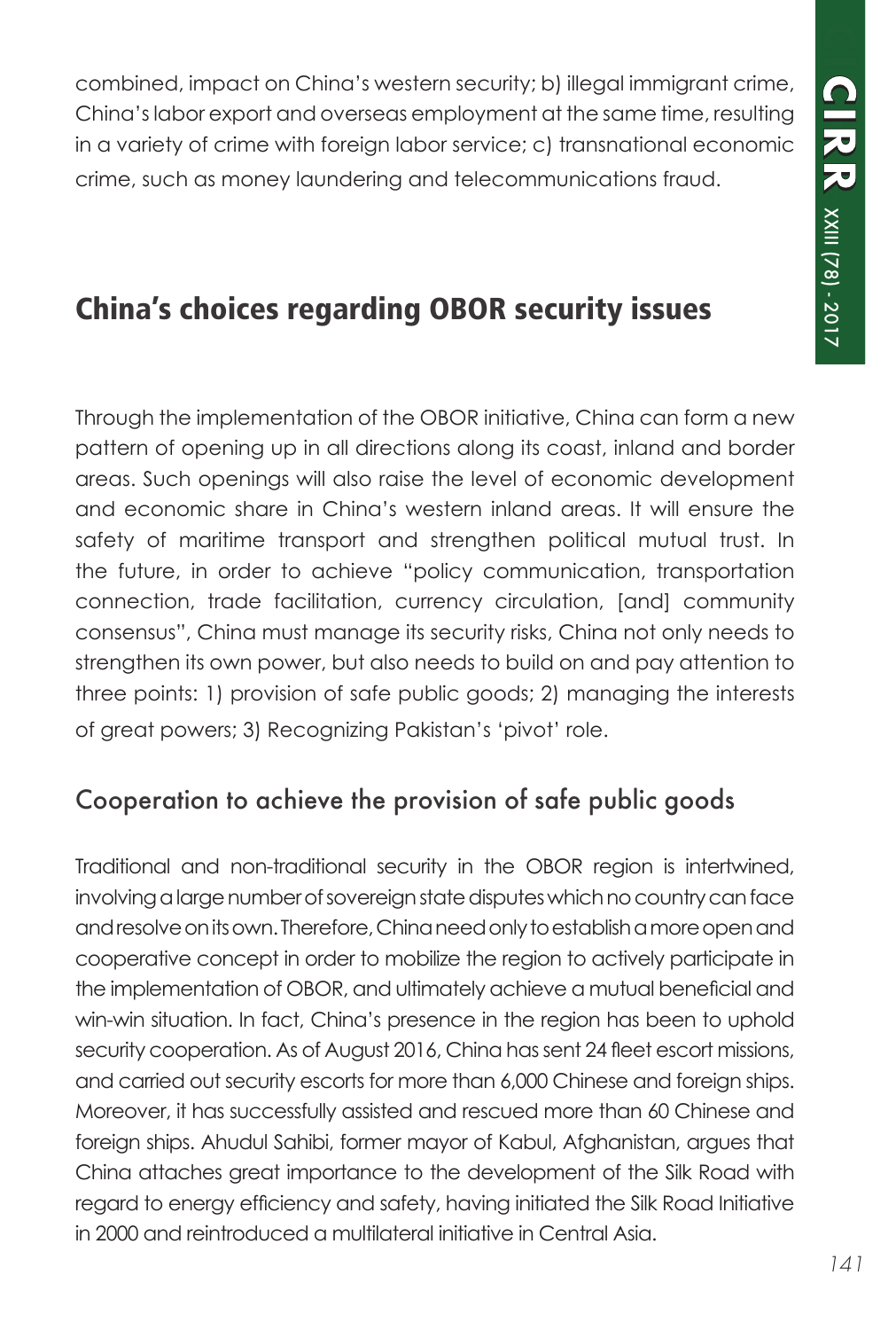In the future, China not only needs to put forward the concept of security, but also needs to further implement specific practices. This paper argues that China needs to understand the needs of the countries in the region and actively provide public goods for regional security governance. Despite China's limited defense capacity in the traditional security field, China's current maritime military power is nothing more than a "counter-interference" (Rourke 2012) force vis-a-vis the United States. But China's advantages in non-traditional security areas will be obvious. In addition to its increasing economic strength, China can advocate for the establishment of a variety of regional security funds for national security cooperation, based on the principle of economic profit-making, so as to ensure economic security and achieve the desire of a "community of common destiny". Once the idea of public goods is put forward, measures and plans should be follow in a timely manner, and the implementation requires consideration and dedication. On many occasions, China has repeatedly proposed to promote the South China Sea maritime security order and ecological protection action, and has set up a 3 billion RMB yuan "China - ASEAN Marine Cooperation Fund" in 2011, but ASEAN is still not clear how to apply and use these funds.

### *Being sensitive to the interests of countries in the region, especially the interests of great powers*

The OBOR initiative is mainly facing security issues related to domestic factors specific to particular countries, and territory and island disputes more based on historical reasons. In this regard, China should pay attention to the interests of the region's countries. Specifically regarding China's territorial and island disputes, the country should continue to adhere to the "sovereign to me, shelving differences and seeking joint development" principle, to take into account the economic interests of the other parties to the disputes and actively resolving it through bilateral consultations. China should adhere to the principle of "non-interference in internal affairs", play a constructive role in bringing relevant parties together, and resolve and maintain regional stability peacefully when facing the political turmoil in the countries concerned.

In addition, regional security issues introduce the great power factor. Great power competition in the OBOR region will follow a normal trend, the essence of which is the shift between emerging powers and conservative powers.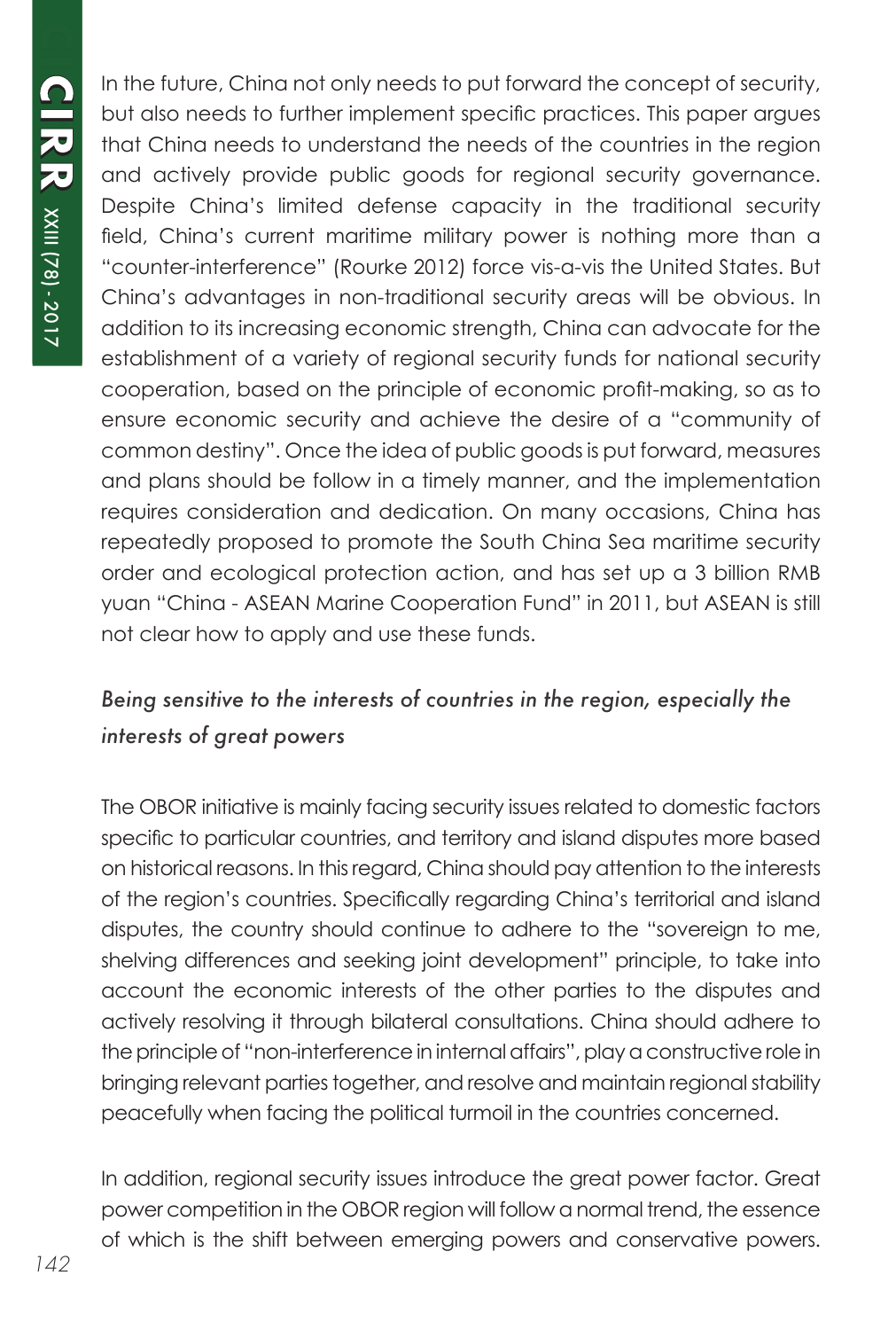Therefore, China should address the security risks in the region while bringing in great powers as "stakeholders", to strengthen cooperation with each other and properly coordinate relations. The United States and Russia play an essential role here. As a hegemonic country, the US has a wide range of interests in the region, while Russia, as a regional, traditional country, still has a certain influence on the various security issues in the region.

At present, China, the US, and Russia can make full use of existing bilateral and multilateral cooperation mechanisms, adopt flexible and diverse forms of cooperation, promote cooperation at different levels, strengthen political trust and seek points of common interest. Russia is closer to China than to the US, sharing with China the common mission of national rejuvenation. China and the "Eurasian Union" need a certain degree of "docking" to jointly safeguard the "Silk Road Economic belt" in the field of security. At present, there is a structural "security dilemma" between China and the United States in the traditional security field. China's development is "zero-sum" next to US global hegemony. Sino-Russian coordination can easily be regarded as a mechanism to "exclude the US". Moreover, there is a strong factor for the United States to become involved in territorial and islands disputes: avoiding political unrest in the region. Therefore, Sino-US security cooperation should be more related to anti-terrorism, anti-piracy, cracking down on transnational organized crime and other non-traditional areas. Gradually, as confidence is built, the two countries can deal with common challenges through a variety of existing dialogue and communication mechanisms.

### Recognizing Pakistan's "pivot" role

In geographical distribution, the OBOR initiative of security assurance in the south and north depends on the effective interaction between "One Belt" and "One Road". Although the strategic concept of the Bangladesh-China-India-Burma (BCIM) Economic Corridor and the China-Pakistan Economic Corridor (CPEC) can link "One Belt" and "One Road", the "two corridors" are too broadly connected to each other. Facing security challenges here is not obvious, but the real effective interaction lies in playing the role of a "pivot" state. The "One Belt" and "One Road" have common areas, mainly including India and Pakistan in South Asia. China and India have long-standing disputes over territory, so China must pay attention to Pakistan's "pivot" role. To this end, China-Pakistan all-weather strategic cooperative partnership can ensure that this role can be played.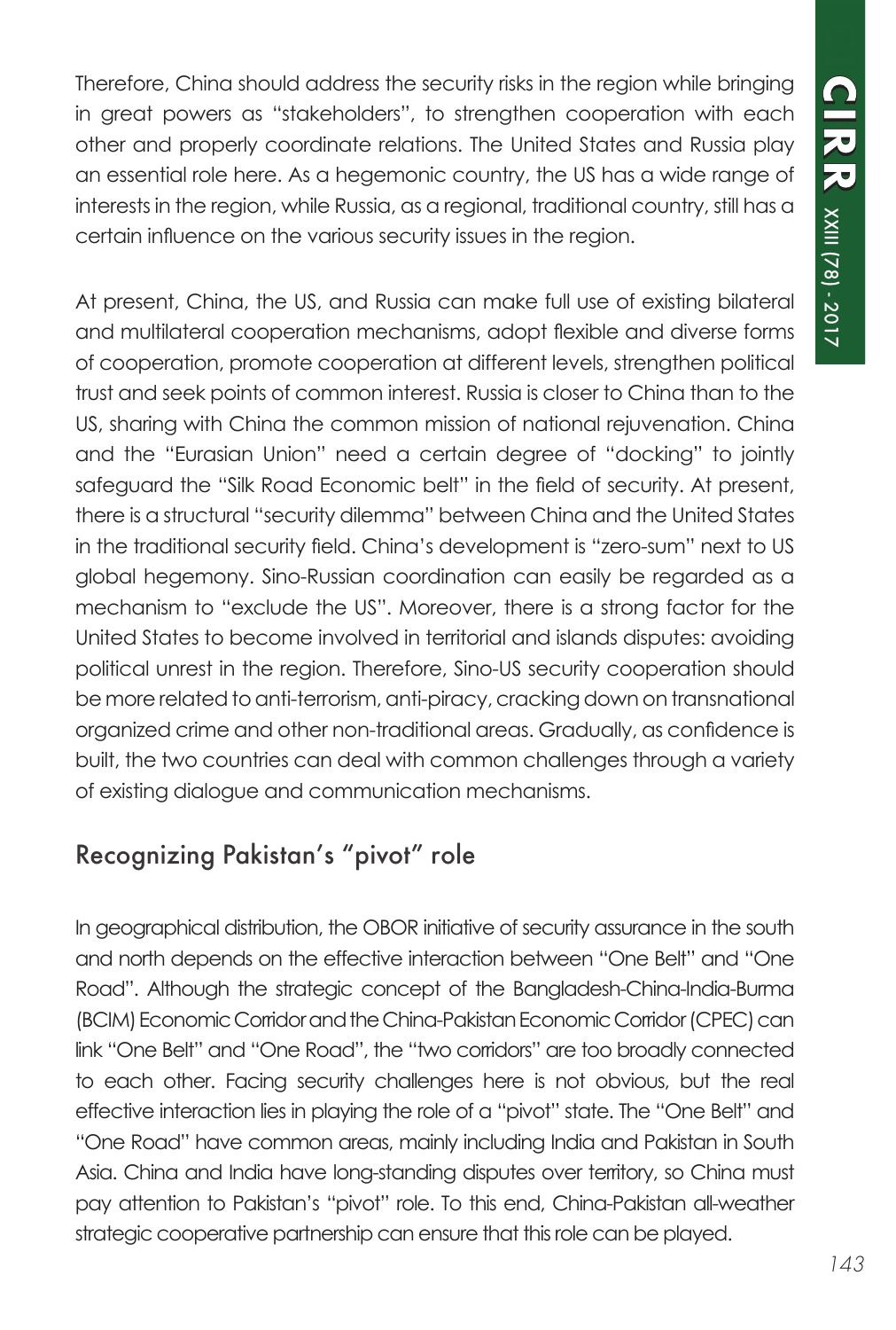In the "One Belt", China can use Pakistan's influence on Afghanistan and its own geopolitical conditions, including ETIM forces in the Central Asian region and various terrorist organizations, to ensure the safety of western China. China can use the traditional relationship between the United States and Pakistan to "bridge" and strengthen security cooperation between China and the United States. China can use the belligerence between India and Pakistan to contain India and to reduce its security pressure from the southwest direction. In the "One Road", China is not a coastal state of the Indian Ocean and also subject to the naval force constraints. China can use the media to participate in Indian Ocean affairs in Pakistan, to ensure the safety of sea lanes. Although China has repeatedly stressed that it will not set up military bases overseas, this does not affect China's rational use of the Gwadar port in Pakistan. Its location is important for the fight against piracy in the Indian Ocean west coast ensuring energy security in the Gulf region.

## Conclusion

The OBOR initiative requires that China should work together to strengthen balanced development of a comprehensively open economy, involving both land and sea. However, in implementation, "One Belt" seems to take priority, and the Chinese government promotes high-speed rail and other equipment manufacturing "going out" as an opportunity to actively promote land-based transport infrastructure construction, which is quicker than transporting goods over sea. But I believe that we need to give priority to the use of marine resources in the future. Several cities in China opened the China Railway Express, but the traditional maritime transport trade will remain in a dominant position for a very long period of time. The time advantage of land transportation is also affected by various security risks - the security challenges facing the OBOR initiative mentioned above - wherein land security challenges account for the vast majority of security risks. Through the international community's efforts in recent years to combat piracy, control the ocean and resolve island disputes, the risk to sea-lanes has been greatly reduced.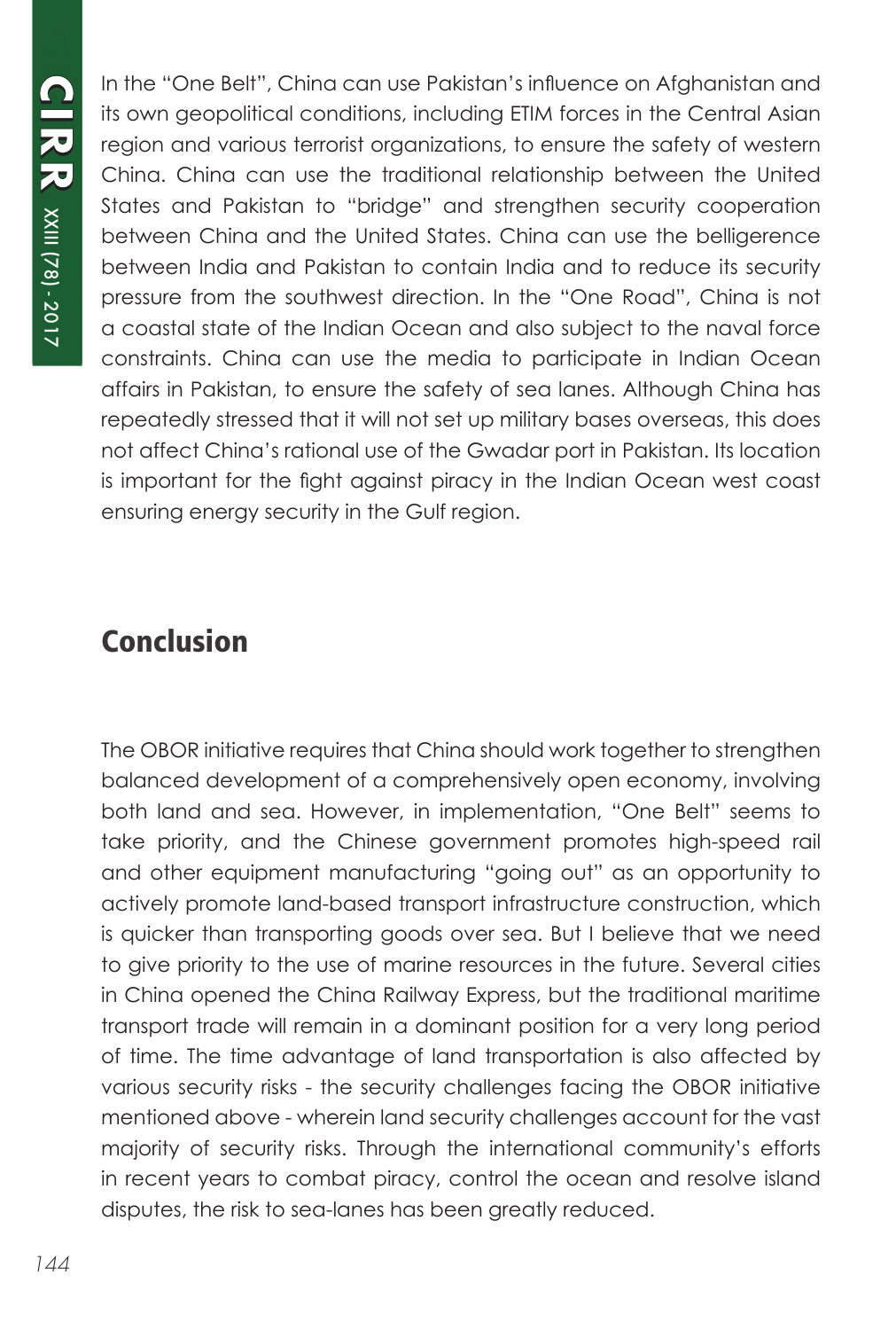CIRR XXIII (78) -2017  $V = 2012$ 

In the future, China will work with all the countries in the region to actively respond to various security risks and challenges, and successfully implement the OBOR initiative. Eventually, China and other countries will become a "community of destiny" and a "community of interests", which will help safeguard China's national interests, including security, build a responsible image of China, enhance China's soft power, and create a favorable international environment for China's modernization drive.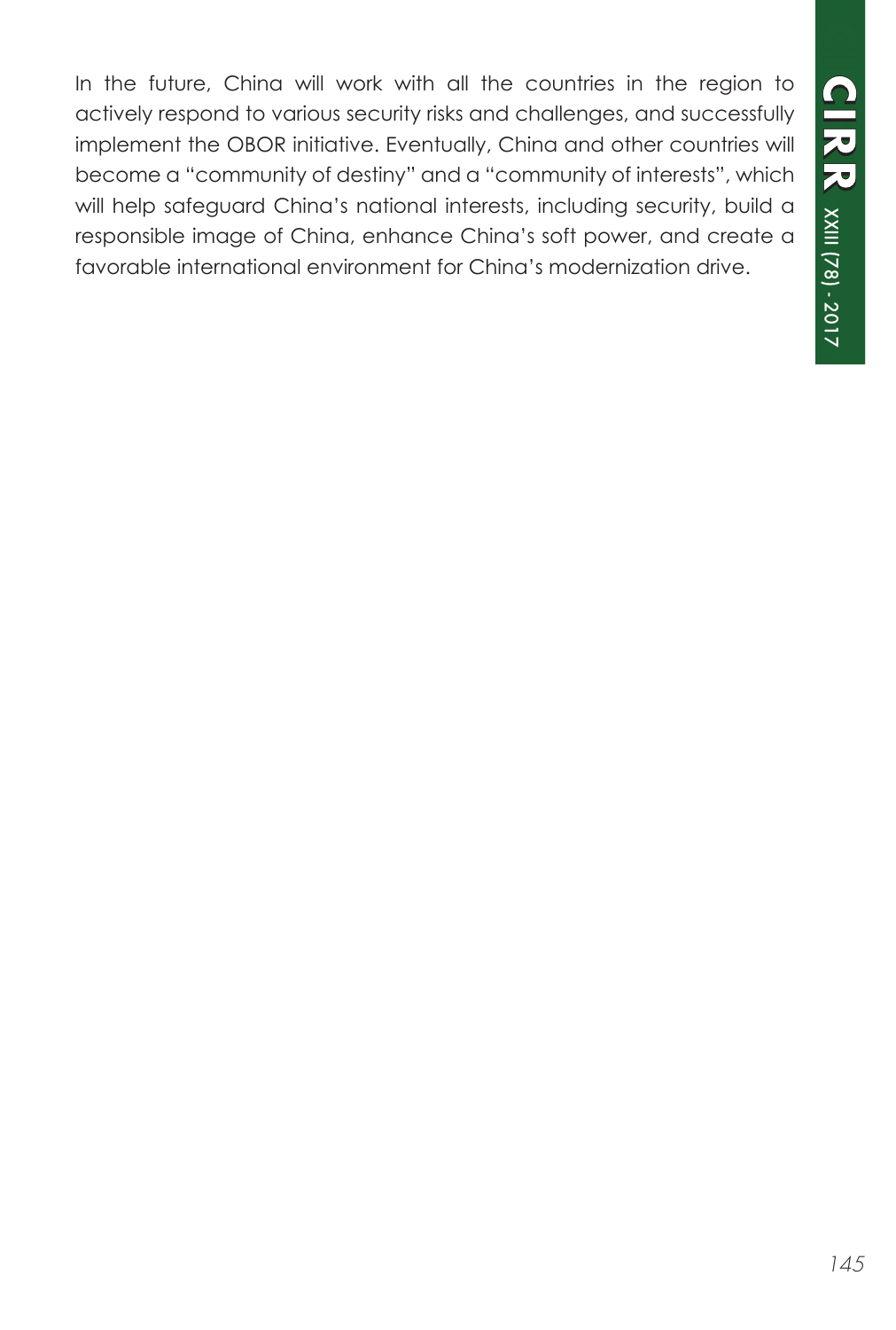# Bibliography

- Mohan, C. R., 2014. Will India Join China's Maritime Silk Road?. *The Indian Express*, [online] 15 February. Available at: [http://indianexpress.](http://indianexpress.com/article/opinion/columns/will-india-join-chinas-maritime-silk-road/2/) [com/article/opinion/columns/will-india-join-chinas-maritime-silk](http://indianexpress.com/article/opinion/columns/will-india-join-chinas-maritime-silk-road/2/)[road/2/](http://indianexpress.com/article/opinion/columns/will-india-join-chinas-maritime-silk-road/2/) [Accessed 20 November 2016].
- Mitrovic, D., 2016. The Belt and Road: China's Ambitious Initiative. *China International Studies*, 4: 76-95.
- Clinton, H., 2011a. Remarks on India and the United States: a vision for the 21st Century. *U. S. Department of State*, [online] 20 July. Available at: [https://2009-2017.state.gov/secretary/20092013clinton/](https://2009-2017.state.gov/secretary/20092013clinton/rm/2011/07/168840.htm) [rm/2011/07/168840.htm](https://2009-2017.state.gov/secretary/20092013clinton/rm/2011/07/168840.htm) [Accessed 20 November 2016].
- Clinton, H., 2011b. Remarks at the New Silk Road Ministerial Meeting. *U. S. Department of State*, [online] 22 September. Available at: [https://2009-2017.state.gov/secretary/20092013clinton/](https://2009-2017.state.gov/secretary/20092013clinton/rm/2011/09/173807.htm) [rm/2011/09/173807.htm](https://2009-2017.state.gov/secretary/20092013clinton/rm/2011/09/173807.htm) [Accessed 20 November 2016].
- ICC, 2014. Somali pirate clampdown caused drop in global piracy, IMB reveals. *ICC-CCS*, [online] 15 January. Available at: https://icc-ccs. org/news/904-somali-pirate-clampdown-caused-drop-in-globalpiracy-imb-reveals [Accessed 20 November 2016].
- Chalk, P., 2010. Piracy off the Horn of Africa: Scope, Dimensions, Causes and Responses. *Brown Journal of World Affairs*, 16(2): 89-108.
- Kaplan, R. D., 2009. Center Stage for the 21<sup>st</sup> Century: Power Plays in the Indian Ocean. *Foreign Affairs*, 88(2): 16-33.
- Rourke, R. O., 2012. China Naval Modernization: Implications for U.S. Navy Capabilities - Background and Issues for Congress. *CRS Report for Congress*, March 23.
- U.S. Department of State, 2010. *America's Engagement in the Asia-Pacific.* [online]. Available at: [http://www.state.gov/](http://www.state.gov/secretary/20092013clinton/rm/2010/10/150141.htm) [secretary/20092013clinton/rm/2010/10/150141.htm](http://www.state.gov/secretary/20092013clinton/rm/2010/10/150141.htm) [Accessed 20 November 2016].